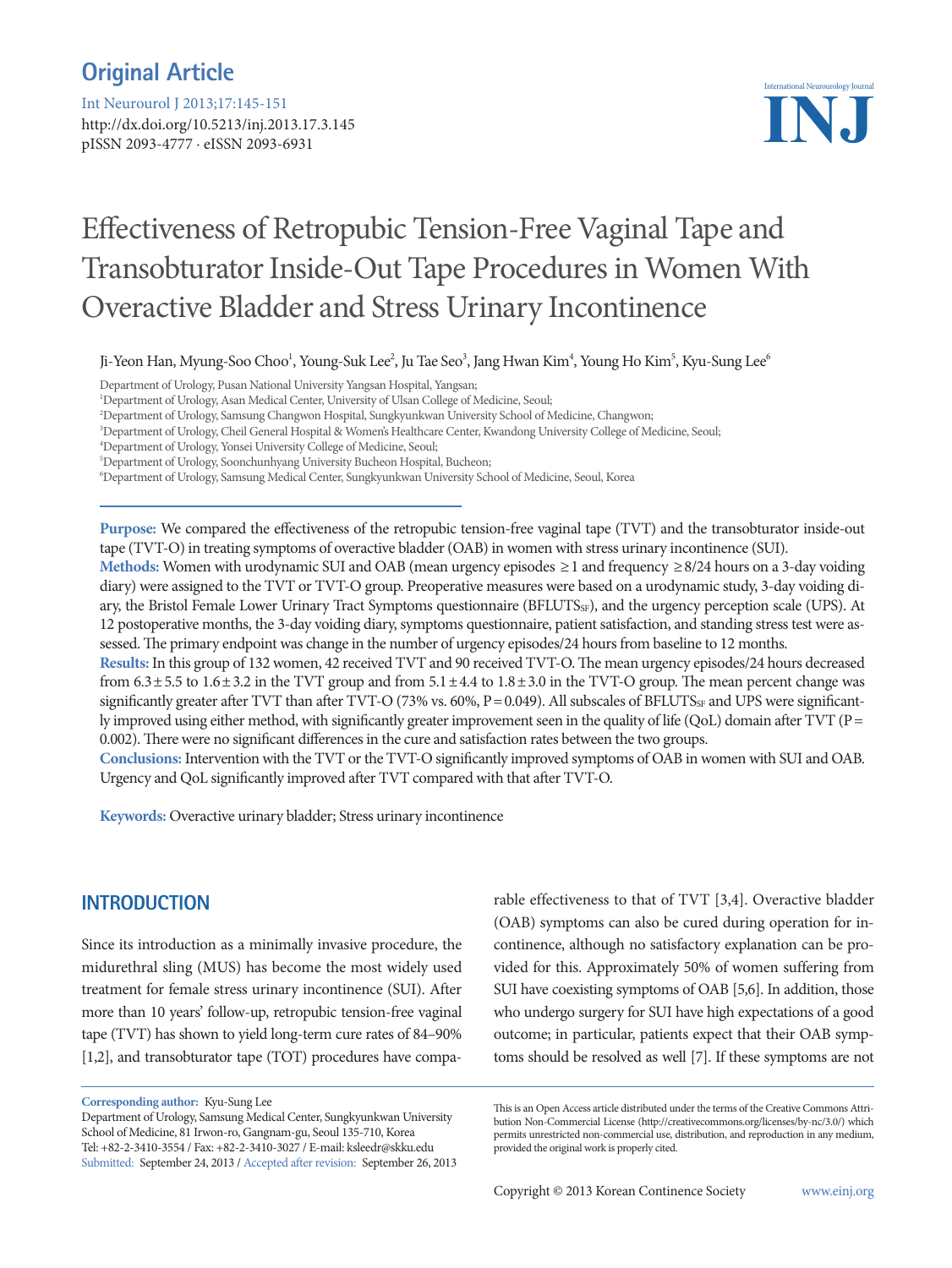resolved, patients may consider the surgery to be ineffective. Moreover, the coexistence of OAB and SUI reduces patient quality of life (QoL) more than that experienced by patients with SUI alone [8,9]. For these reasons, it is important to assess the effect of surgery for SUI on the symptoms of OAB.

The cure rate of preoperative urgency or urgency urinary incontinence (UUI) symptoms following MUS varies from 23% to 75% [10-14]. Most studies on changes in OAB after MUS focused on women who underwent surgery primarily for SUI. In these studies, symptoms of OAB were not the primary outcome measures, and standardized, validated tools for assessing OAB were not used. Therefore, the objective of the present study was to compare the effectiveness of the TVT and transobturator vaginal tape inside-out (TVT-O) on OAB symptoms in women with both SUI and OAB.

# **MATERIALS AND METHODS**

#### **Design**

This was a prospective, multicenter, comparative study performed at 10 institutions. The subjects received detailed information about the study procedure and provided written consent to participate.

#### **Population**

Women at 18 years of age and older with both urodynamic SUI and OAB were eligible for inclusion in the study. OAB was defined as urgency ( $\geq$ 3 points on a five-point urinary sensation scale [USS]; 1, no urgency to 5, urgency incontinence) [15] more than one time per day and more than eight times per day on a 3-day voiding diary. Patients were excluded if they had a neurological disease or pelvic organ prolapse stage  $\geq$  2, or if they were being treated with any behavioral therapy, anticholinergic drug for OAB, or any drug treatment that might affect micturition 14 days prior to enrollment and throughout the trial.

#### **Procedure**

Consenting patients were assigned to the TVT or TVT-O for OAB symptoms based on the surgeon's preference at a given institution. The TVT and TVT-O procedures were performed by experienced surgeons using standard techniques provided by Ulmsten et al. [16] and de Leval [17]. A combination of light sedation and local anesthesia was normally used, but general or spinal anesthesia was also used according to each center's protocols.

# 146 www.einj.org

#### **Assessment**

The preoperative protocol included clinical, neurological, and urogynecological examinations, a 3-day voiding diary, including an urgency scale, and a urodynamic study. The urodynamic study was performed in accordance with International Continence Society standards [18]. Scored forms of the Bristol Female Lower Urinary Tract Symptoms questionnaire (BFLUTS<sub>SF</sub>) [19] and Urgency Perception Scale (UPS) [20] were analyzed. At 12 months after the operations, outcome measures included a 3-day voiding diary recording the urgency scale, symptom questionnaires, standing stress test, and patient's satisfaction assessment by a data collector. The objective cure of SUI was defined as a negative standing stress test, while the subjective cure was based on responses on the Sandvik questionnaire [21]. Cure of UUI and urgency were defined as no UUI and no urgency based on the voiding diary. Twelve months after the surgery, patients were asked to describe their overall satisfaction using answers such as very satisfied, satisfied, or not satisfied. All patients, except those self-described as not satisfied, were considered satisfied.

The primary endpoint was the change in number of urgency episodes per 24 hour from the baseline to the 12-month postoperative visit. The secondary endpoints were the objective cure of SUI, patient satisfaction with treatment, the changes in symptom questionnaire answers (BFLUTS<sub>SF</sub> and UPS), and voiding function changes from baseline to the 12-month postoperative visit.

#### **Statistical Analysis**

SPSS ver. 12.0 (SPSS Inc., Chicago, IL, USA) was used for the data management and analysis. The Wilcoxon, Fisher exact, and chi-square tests were used to test homogeneity between the TVT and TVT-O groups. Within-group comparisons were analyzed using the Wilcoxon test or a paired t-test as appropriate. A P-value <0.05 indicated significance.

#### **RESULTS**

We assessed 158 consecutive patients in this study. Among these, 132 patients (42 in the TVT group and 90 in the TVT-O group) were included in the efficacy analysis (Fig. 1). The demographic and preoperative characteristics were similar between groups (Table 1).

After the operation, the mean number of urgency episodes per 24 hours decreased from 6.3±5.5 to 1.6±3.2 in the TVT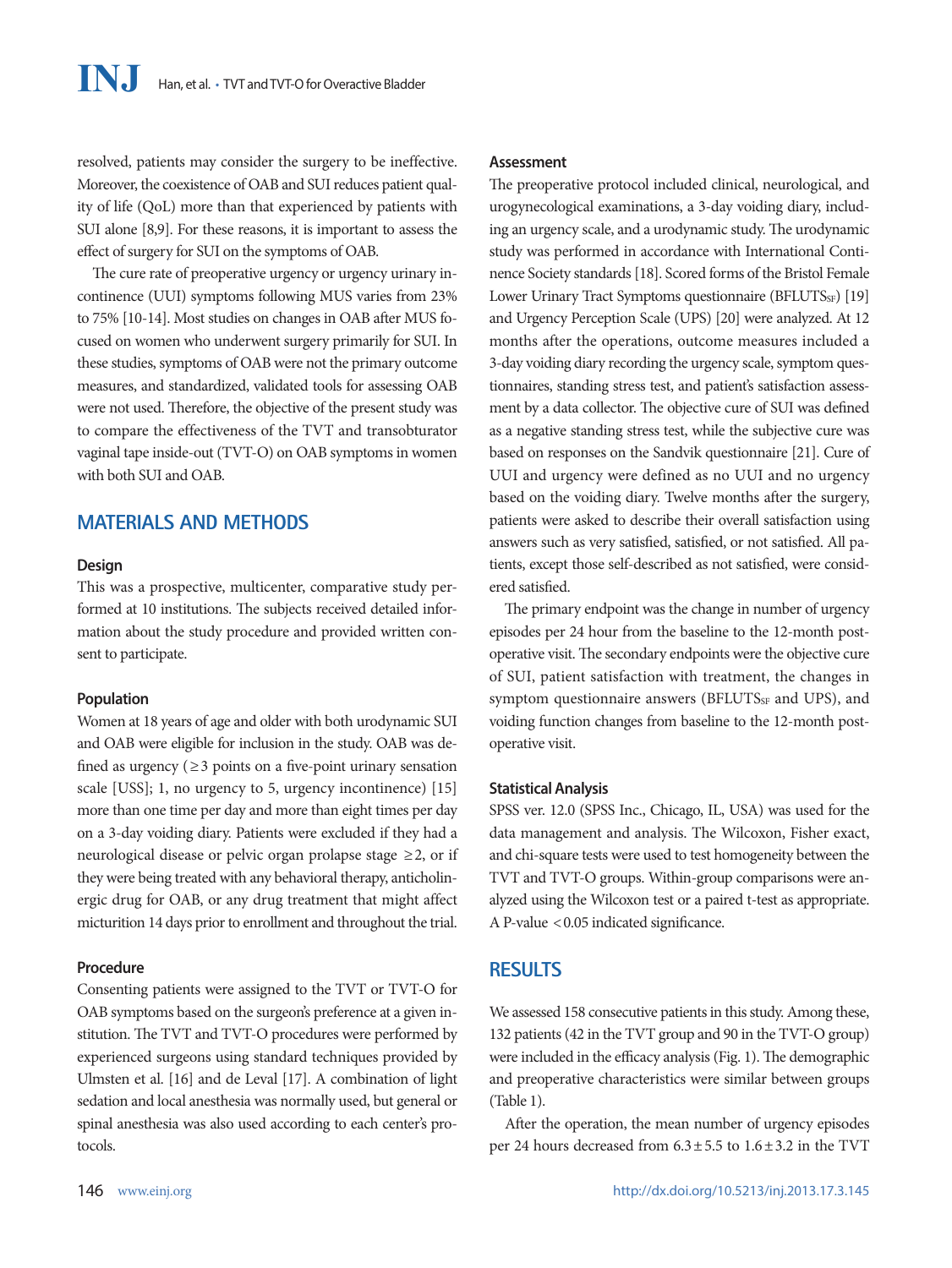

**Fig. 1.** Participation flowchart. TVT, tension-free vaginal tape;

TVT-O, transobturator inside-out tape.

group and from  $5.1 \pm 4.4$  to  $1.8 \pm 3.0$  in the TVT-O group. The mean changes in urgency were greater in the TVT group than in the TVT-O group (–4.7/24 hours vs. –3.3/24 hours), but the difference was not significant ( $P = 0.216$ ). When mean percent changes in voiding diary parameters were compared, only the mean percent change in the number of urgency episodes was found to differ between groups, and was significantly greater in the TVT than in the TVT-O group  $(74\% \text{ vs. } 60\%, P=0.049)$  at 12 months (Fig. 2). The overall objective cure rates for SUI were 95.2% (40/42) in the TVT and 92.2% (83/90) in the TVT-O group (P =  $0.718$ ). Subjective cure rates for SUI were 85% (34/40) in the TVT and 79.6% (70/88) in the TVT-O group (P =  $0.340$ ). All subscales of BFLUTS<sub>SF</sub> (voiding, filling, incontinence, sexual function, and QoL) were improved in both groups, but the improvement in the QoL domain was significantly higher in the TVT group  $(P = 0.002)$  (Fig. 3).

Table 2 summarizes changes in the voiding diary and uroflowmetry parameters and between the TVT and TVT-O groups. In both groups, urination frequency and nocturia as well as urgency and UUI were significantly improved after surgery. The severity of the urgency and the maximum voided volume were significantly decreased after surgery, while the changes in the TVT group were significantly greater than those in the TVT-O group ( $P = 0.049$  and  $P = 0.002$ , respectively).



**Fig. 2.** Mean percent changes in voiding diary parameters from baseline to 12 months. TVT, tension-free vaginal tape; TVT-O, transobturator inside-out tape; USS, urinary sensation scale;



**Fig. 3.** Mean percent change in Bristol Female Lower Urinary Tract Symptoms questionnaire from baseline to 12 months. F, filling; V, voiding; I, incontinence; Sex, sex function; QoL, quality of life; NS, not significant; TVT, tension-free vaginal tape;

The cure rates for urgency (53% for TVT [20/38] vs. 51% for TVT-O  $[43/84]$ ,  $P=0.809$ ) and those for UUI (55% for TVT [21/38] vs. 52% for TVT-O [44/84], P=0.836) did not differ significantly between the two groups. After surgery, UPS was also significantly improved, and the improvement rates did not differ between the groups. The rates of patient satisfaction were 95.2% in the TVT group (40/42) and 96.7% (87/90) in the TVT-O group  $(P=0.653)$ .

### **DISCUSSION**

In this study, we prospectively compared the effectiveness of TVT and TVT-O in treating OAB symptoms using validated objective and subjective measures in women with both SUI and OAB. Both TVT and TVT-O resulted in significant improvement in OAB symptoms. However, the number of urgency epi-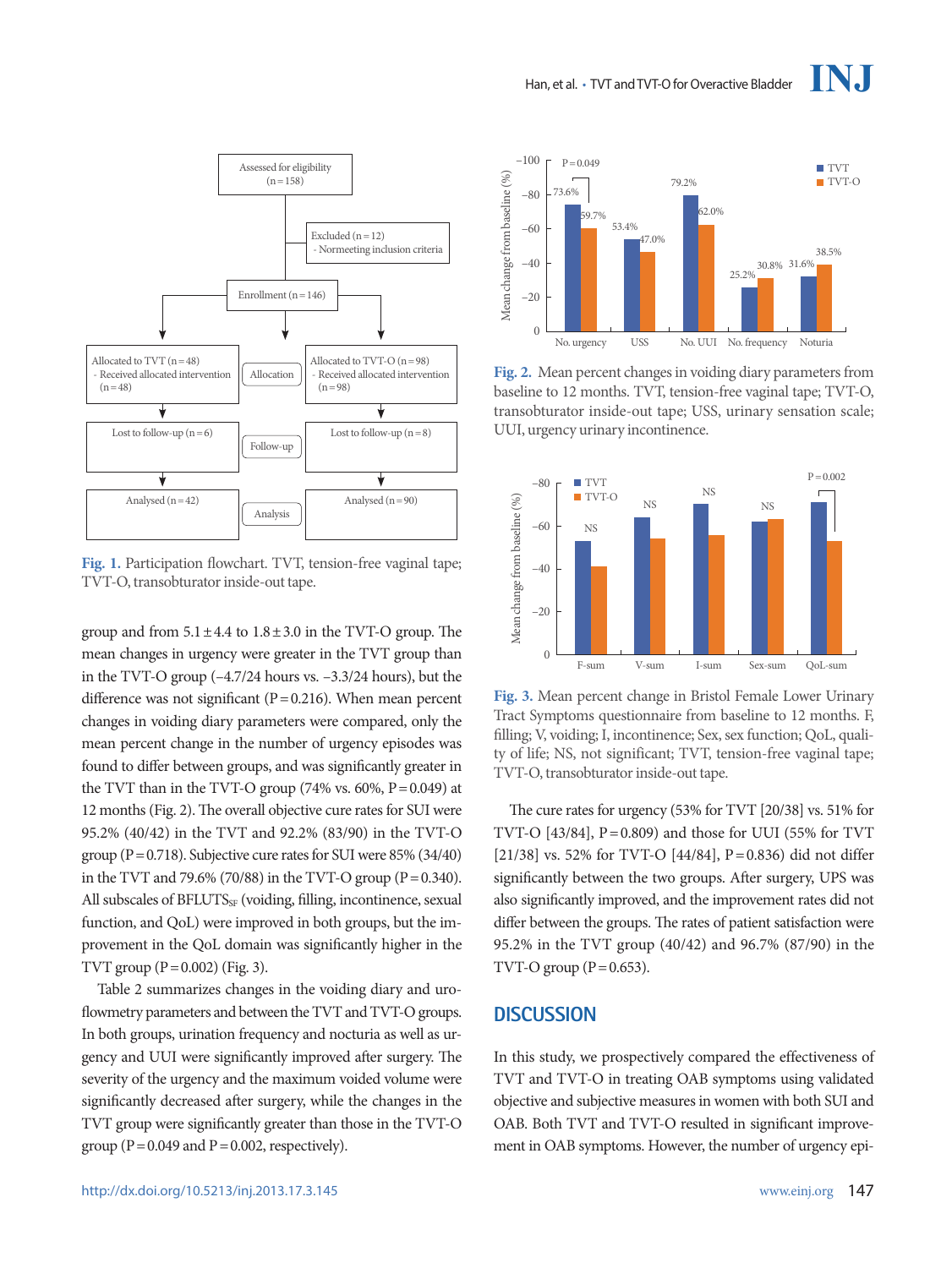| Characteristic              | $TVT(n=42)$                                               | $TVT-O (n=90)$                 | P-value      |
|-----------------------------|-----------------------------------------------------------|--------------------------------|--------------|
| Age $(yr)$                  | $52.5 \pm 8.8 (35.0 - 72.0)$                              | $52.3 \pm 10.0$ (35.0-80.0)    | $0.710^{a}$  |
| BMI (kg/m <sup>2</sup> )    | $24.4 \pm 2.6(17.4 - 34.6)$<br>$24.6 \pm 2.9$ (17.0-34.4) |                                | 0.744a       |
| Parity                      | $2.3 \pm 1.0$ (0-5)<br>$2.6 \pm 1.1$ (0-5)                |                                | $0.380^{a}$  |
| Hormonal status             |                                                           |                                |              |
| Menopausal                  | 20(47.6)                                                  | 42(47.2)                       | $0.924^{b}$  |
| On ERT                      | 3(15)                                                     | 6(16)                          | $0.628^{b}$  |
| Voiding diary               |                                                           |                                |              |
| Frequency/24 hr             | $10.8 \pm 1.8$ (8.0-14.7)                                 | $11.4 \pm 3.0$ (8.0–24.7)      | $1.000^{a)}$ |
| Nocturia/24 hr              | $2.0 \pm 1.2$ (0-4.0)                                     | $1.9 \pm 1.5(0 - 7.7)$         |              |
| Urgency/24 hr               | $6.3 \pm 5.5(1-23.3)$                                     | $5.1 \pm 4.4 (1 - 23.0)$       | $0.388^{a)}$ |
| UUI                         | 30(71.4)                                                  | 56(62.2)                       |              |
| Severity of urgency/voiding | $1.7 \pm 1.4$ (0.1-4.3)                                   | $1.3 \pm 1.3$ (0.1-4.9)        |              |
| Maximal voided volume       | $316.4 \pm 125.2$ (150.0-800.0)                           | $296.9 \pm 84.8$ (140.0-600.0) | $0.745^{a}$  |
| Urodynamic parameters       |                                                           |                                |              |
| Peak urinary flow (mL/sec)  | $24.1 \pm 10.1$ (9.5–52.3)                                | $24.3 \pm 13.3$ (6.7-52.9)     | $0.841^{a}$  |
| Voided volume (mL)          | $230.9 \pm 84.0 (126.0 - 398.1)$                          | $242.7 \pm 133.1$ (122.0–675)  | $0.986^{a)}$ |
| Post-voided residual (mL)   | $10.5 \pm 9.4 (0 - 43.0)$                                 | $19.86 \pm 29.7 (0 - 171.0)$   | 0.839a)      |
| $ALPP$ (cm $H_2O$ )         | $93 \pm 36 (36 - 181)$                                    | $89 \pm 93 (21 - 209)$         | 0.833a)      |
| D <sub>O</sub>              | 6/26(23)                                                  | 15/82(18)                      | $0.380^{c}$  |

Table 1. Baseline characteristics of the intention-to-treat group (n = 132)

Values are presented as mean±standard deviation (range) or number (%).

TVT, tension-free vaginal tape; TVT-O, transobturator inside-out tape; BMI, body mass index; ERT, estrogen replacement therapy; UUI, urinary urgency incontinence; ALPP, abdominal leak point pressure; DO, detrusor overactivity.

a)Wilcoxon 2-sample test. b)Fisher exact test. c)Chi-square test.

sodes, urgency grade, and maximum voided volume greatly improved with TVT than with TVT-O. Furthermore, TVT was associated with higher improvement postoperative QoL compared with TVT-O. We assume that the greater effectiveness of TVT as compared to TVT-O in treating OAB produced a correspondingly greater improvement in QoL.

To date, the relative effectiveness of the route of MUS procedures for OAB in SUI patients remains controversial. Therefore, the cure rate of OAB symptoms varies wide depending on the different parameters, unlike the parameters considered for SUI symptoms. Botros et al. [10] found that for UUI, the TOT produces a higher success rate than TVT or the suprapubic arc sling procedure. In addition, 14–16% of patients with preoperative UUI who underwent TVT or SPARC experienced worsening of their symptoms compared to only 6% of those treated by TOT. Porena et al. [22] reported that symptoms of storage, including daytime frequency, nocturia, and urgency, significantly improved or disappeared following treatment with TOT; however, these

symptoms persisted in 24% of patients compared to 44% in patients treated with TVT. However, in another comparative study of TVT and TVT-O for lower urinary tract symptoms, changes in voiding and storage symptom scores on the American Urological Association Symptom Index before and after the procedure did not differ significantly [23]. In a recent meta-analysis on the effectiveness of MUS for mixed urinary incontinence, no significant difference in UUI cure was observed between the tapes used by the retropubic or transobturator routes [24].

It is unclear why the effects on OAB symptoms, including UUI, differ when retropubic and transobturator routes of midurethral tape replacement are used. One explanation may be because of the differences in the angle between the two limbs of the mesh used in TVT and TVT-O. SUI can induce and/or increase detrusor instability when intra-abdominal pressure is increased. Urine then enters the proximal urethra, increasing bladder activity and stimulating the urethral afferents [25]. An ultrasonographic study showed that, at rest, the tape is more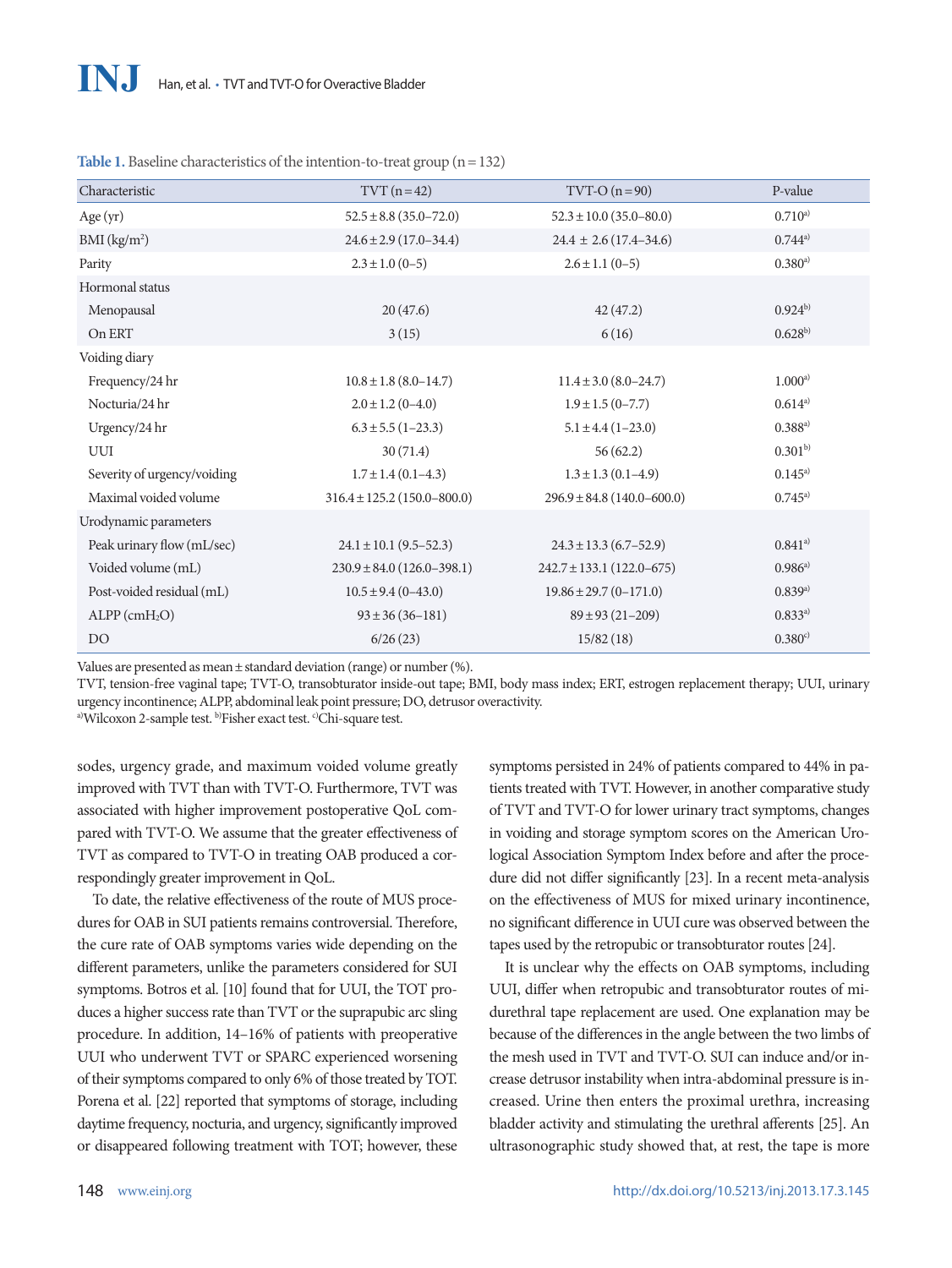| Variable                   | <b>TVT</b>        |                       | TVT-O             |                       | $P-valuea$ |
|----------------------------|-------------------|-----------------------|-------------------|-----------------------|------------|
|                            | Preop             | Postop                | Preop             | Postop                |            |
| Urgency/24 hr              | $6.3 \pm 5.5$     | $1.6 \pm 3.2^{b}$     | $5.1 \pm 4.4$     | $1.8 \pm 3.0^{b}$     | 0.216      |
| Voiding diary              |                   |                       |                   |                       |            |
| $UUI/24$ hr                | $3.2 \pm 2.7$     | $0.6 \pm 1.0^{b}$     | $2.7 \pm 2.4$     | $1.0 \pm 1.6^{b}$     | 0.096      |
| Micturition/24 hr          | $10.8 \pm 1.8$    | $7.9 \pm 2.4^{b}$     | $11.4 \pm 3.0$    | $7.7 \pm 2.9^{b}$     | 0.407      |
| Nocturia                   | $2.0 \pm 1.2$     | $0.9 \pm 1.0^{b}$     | $1.9 \pm 1.5$     | $1.0 \pm 1.0^{b}$     | 1.000      |
| Urgency severity           | $1.7 \pm 1.4$     | $1.0 \pm 1.3^{b}$     | $1.3 \pm 1.3$     | $0.9 \pm 1.3^{b}$     | 0.049      |
| Maximal voided volume (mL) | $316.4 \pm 125.2$ | $382.4 \pm 152.2^{b}$ | $296.9 \pm 84.8$  | $311.2 \pm 88.3$      | 0.041      |
| Uroflowmetry               |                   |                       |                   |                       |            |
| Voided volume (mL)         | $230.9 \pm 84.0$  | $238.7 \pm 145.0$     | $242.7 \pm 133.1$ | $274.1 \pm 100.1^{b}$ | 0.193      |
| $Q_{\text{max}}$ (mL/sec)  | $24.1 \pm 18.7$   | $18.7 \pm 8.2^{b}$    | $24.4 \pm 10.3$   | $22.9 \pm 9.3$        | 0.077      |
| $PVR$ (mL)                 | $10.5 \pm 9.4$    | $24.5 \pm 37.3$       | $19.9 \pm 29.7$   | $21.2 \pm 21.1$       | 0.673      |

**Table 2.** Changes in voiding diary and uroflowmetry parameters following TVT and TVT-O

Values are presented as mean±standard deviation (range).

TVT, tension-free vaginal tape; TVT-O, transobturator inside-out tape; UUI, urinary urgency incontinence; Qmax, maximum flow rate; PVR, postvoid residual.

a)Comparison between TVT and TVT-O, Wilcoxon 2-sample test.  ${}^{b}P$  < 0.05; comparison between preoperation and postoperation, Wilcoxon 2-sample test.

open in the TOT and TVT-O treatments than in the TVT, and that a larger angle at rest is significantly associated with recurrent SUI [26]. At maximum retention, the angle closes through the traction of the two arms, with the lavatory plate raising the anterior vaginal wall. As intra-abdominal pressure increases, these tapes work as a dynamic closing mechanism that affects the urethra. Therefore, we hypothesize that the greater angular closure provided by the TVT may more effectively prevent urine from entering the upper posterior urethra, thereby improving reflex urgency to a greater degree than TVT-O. To support our hypothesis, however, long-term data are needed to demonstrate a correlation between postoperative UUI and OAB symptoms and tape angulation.

The difference in the outcome of these procedures might alternatively depend on tape position. An appropriately performed TVT involves minimal dissection and placement of the tape tension-free around the midurethra. Rezapour and Ulmsten [14] assumed that because of this, the proximal part of the densely innervated urethra and bladder neck would be less compromised to the benefit of UUI. In the case of the TOT, however, a longer suburethral incision and a larger paraurethral dissection are needed compared to that needed in the TVT because the index finger has to enter the paraurethral dissection. A study conducted to verify whether the TOT tape did not move from the midurethral space, resulting in subsequent voiding difficul-

ty [27] found no difference in tape position, even though the TOT was closer to the bladder neck than the TVT. The authors noted that their finding was not statistically significant, and that the study lacked the statistical power to detect a difference. Larger-scale studies are needed to establish the effect of tape position on changes in OAB symptoms via surgery.

The mixed symptoms observed may be due to a more severe form of incontinence caused predominantly by stress [28], explaining why mixed symptoms are resolved after successful MUS. When patients report a sudden loss of urine associated with urgency, this condition may represent SUI combined with waiting too long to void rather than true urgency or UUI. In addition, patients may adopt behaviors of frequency as a strategy to control SUI. Such patients can be cured after anti-incontinence surgery compared with those who have true severe UUI. Consistent with this theory, we found that frequency as well as urgency or UUI decreased significantly after surgery. However, this hypothesis does not easily explain why the TVT procedure would more readily resolve urgency symptoms. Despite the use of reliable tools to assess OAB, including a validated questionnaire and UPS, we cannot exclude the possibility of data confounding by "pseudo-urge symptoms" [11].

Additional limitations of this study include its small population size, the relatively short follow-up period, and the fact that we allowed the surgeon to decide which procedure to perform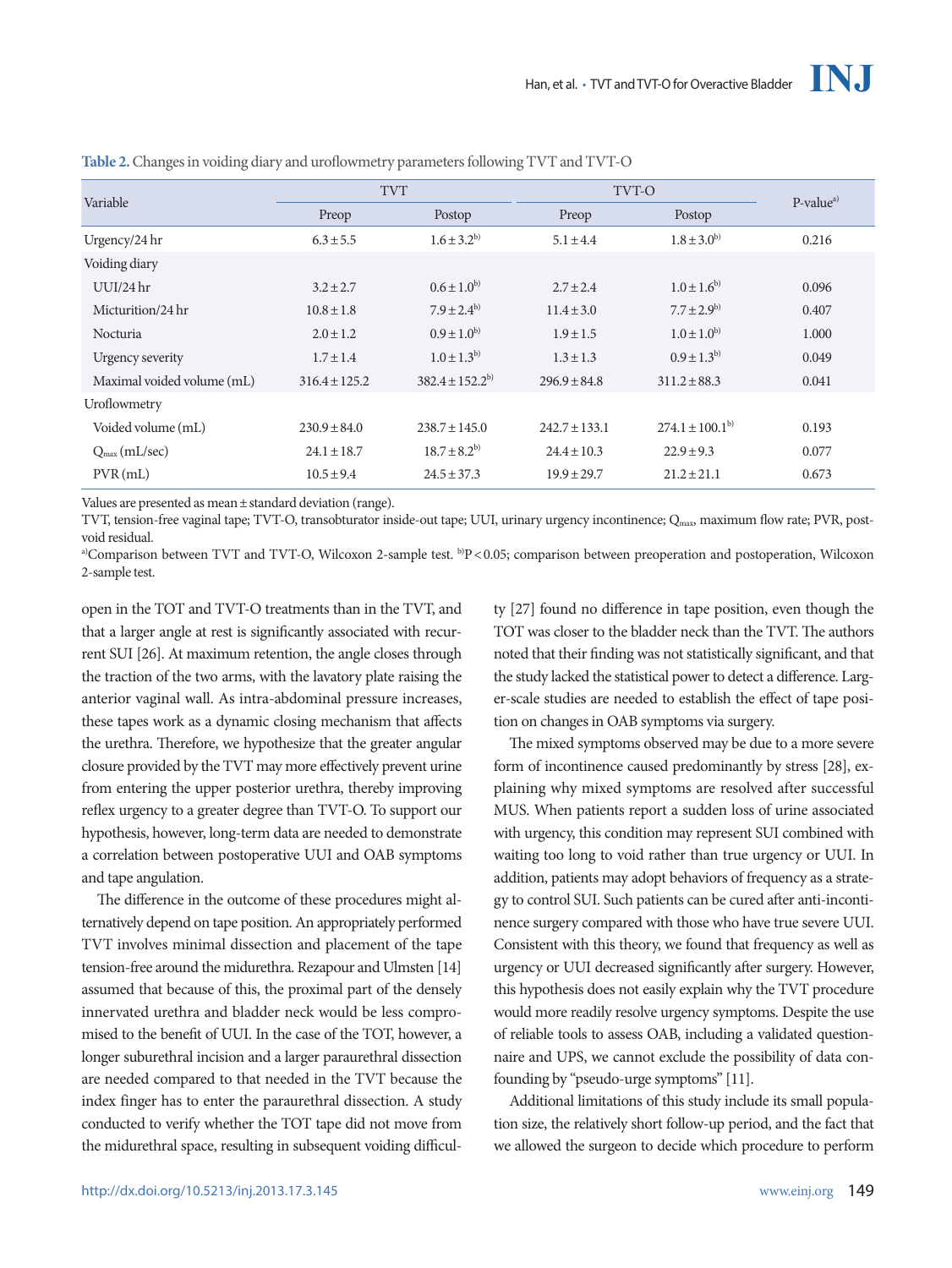by their respective preference for OAB symptoms instead of randomizing the patients. Thus, more surgeons preferred TVT-O over TVT that may have introduced unknown variability into outcome measures. Although few meta-analyses have analyzed the effectiveness of MUS in mixed urinary incontinence, to date, the cure rate of OAB symptoms varies widely according to MUS procedures, and most patients have high expectations of being cured of their OAB symptoms. Therefore, patients were assigned to either the TVT or TVT-O group based on surgeon experience of treating OAB symptoms in patients with SUI, instead of randomizing the patients. In this study, however, the two groups were apparently well matched in baseline clinical characteristics.

In conclusion, the surgical insertion of TVT and TVT-O significantly improved the OAB symptoms in women with both SUI and OAB. In particular, urgency significantly decreased and QoL significantly improved following TVT compared with TVT-O. Based on these favorable outcomes, TVT may be reasonably proposed as a treatment option in counseling patients who have both SUI and OAB.

# **CONFLICT OF INTEREST**

No potential conflicts of interest relevant to this article are reported.

# **REFERENCES**

- 1. Nilsson CG, Palva K, Rezapour M, Falconer C. Eleven years prospective follow-up of the tension-free vaginal tape procedure for treatment of stress urinary incontinence. Int Urogynecol J Pelvic Floor Dysfunct 2008;19:1043-7.
- 2. Olsson I, Abrahamsson AK, Kroon UB. Long-term efficacy of the tension-free vaginal tape procedure for the treatment of urinary incontinence: a retrospective follow-up 11.5 years post-operatively. Int Urogynecol J 2010;21:679-83.
- 3. Angioli R, Plotti F, Muzii L, Montera R, Panici PB, Zullo MA. Tension-free vaginal tape versus transobturator suburethral tape: fiveyear follow-up results of a prospective, randomised trial. Eur Urol 2010;58:671-7.
- 4. Lee KS, Han DH, Choi YS, Yum SH, Song SH, Doo CK, et al. A prospective trial comparing tension-free vaginal tape and transobturator vaginal tape inside-out for the surgical treatment of female stress urinary incontinence: 1-year followup. J Urol 2007;177:214-8.
- 5. Teleman PM, Lidfeldt J, Nerbrand C, Samsioe G, Mattiasson A; WHILA study group. Overactive bladder: prevalence, risk factors

and relation to stress incontinence in middle-aged women. BJOG 2004;111:600-4.

- 6. Wagg A, Das Gupta R, Assassa P, Shaw C, Mayne C, Martin M. Secondary-care treatment patterns in the UK for women with urinary incontinence. BJU Int 2005;96:839-42.
- 7. Mahajan ST, Elkadry EA, Kenton KS, Shott S, Brubaker L. Patientcentered surgical outcomes: the impact of goal achievement and urge incontinence on patient satisfaction one year after surgery. Am J Obstet Gynecol 2006;194:722-8.
- 8. Monz B, Chartier-Kastler E, Hampel C, Samsioe G, Hunskaar S, Espuna-Pons M, et al. Patient characteristics associated with quality of life in European women seeking treatment for urinary incontinence: results from PURE. Eur Urol 2007;51:1073-81.
- 9. Davis TL, Lukacz ES, Luber KM, Nager CW. Determinants of patient satisfaction after the tension-free vaginal tape procedure. Am J Obstet Gynecol 2004;191:176-81.
- 10. Botros SM, Miller JJ, Goldberg RP, Gandhi S, Akl M, Beaumont JL, et al. Detrusor overactivity and urge urinary incontinence following trans obturator versus midurethral slings. Neurourol Urodyn 2007;26:42-5.
- 11. Choe JH, Choo MS, Lee KS. The impact of tension-free vaginal tape on overactive bladder symptoms in women with stress urinary incontinence: significance of detrusor overactivity. J Urol 2008;179: 214-9.
- 12. Han JY, Song C, Park J, Jung HC, Lee KS, Choo MS. A long-term study of the effects of the tension-free vaginal tape procedure for female stress urinary incontinence on voiding, storage, and patient satisfaction: a post-hoc analysis. Korean J Urol 2010;51:40-4.
- 13. Holmgren C, Nilsson S, Lanner L, Hellberg D. Long-term results with tension-free vaginal tape on mixed and stress urinary incontinence. Obstet Gynecol 2005;106:38-43.
- 14. Rezapour M, Ulmsten U. Tension-Free vaginal tape (TVT) in women with mixed urinary incontinence: a long-term follow-up. Int Urogynecol J Pelvic Floor Dysfunct 2001;12 Suppl 2:S15-8.
- 15. Coyne KS, Tubaro A, Brubaker L, Bavendam T. Development and validation of patient-reported outcomes measures for overactive bladder: a review of concepts. Urology 2006;68(2 Suppl):9-16.
- 16. Ulmsten U, Henriksson L, Johnson P, Varhos G. An ambulatory surgical procedure under local anesthesia for treatment of female urinary incontinence. Int Urogynecol J Pelvic Floor Dysfunct 1996; 7:81-5.
- 17. de Leval J. Novel surgical technique for the treatment of female stress urinary incontinence: transobturator vaginal tape inside-out. Eur Urol 2003;44:724-30.
- 18. Abrams P, Cardozo L, Fall M, Griffiths D, Rosier P, Ulmsten U, et